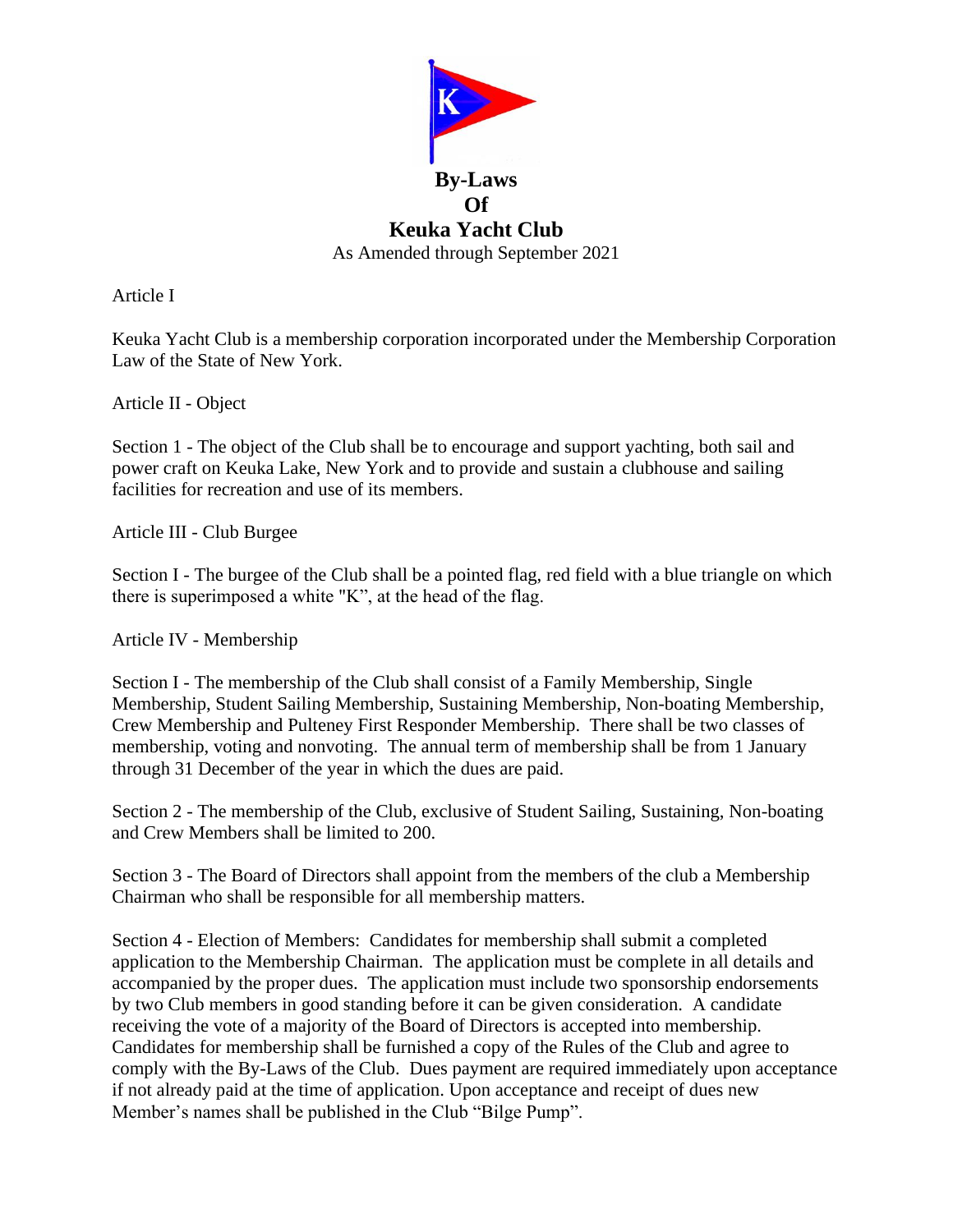Section 5a - Family Membership shall include one or two adults, whose permanent residence is in the same household, and unmarried children up to 23 years of age and actively engaged as full-time undergraduate students. Single Memberships are held by single persons over 18 years of age. Family and Single Members constitute the General membership of the Club with voting rights and the right to hold office.

Section 5b - Full-time Student. Sailing Memberships shall include persons who are full-time students. Student Sailing Members shall be entitled to all the privileges of the Club except the right to vote or hold office or to receive credit for house or other accounts. They shall have no interest in the property of the Club.

Section 5c - Sustaining Membership shall include persons who have been either (1) General Members the previous year or (2) General Members for any three consecutive prior years, who elect to become Sustaining Members. They shall not be eligible to vote, participate in Club activities, or use Club facilities; they will be entitled to receive Club publications other than the notice of membership meetings.

Section 5d - Non-Boating/Social Membership. Non-Boating Membership will be available for families or adult single persons for limited use of Club facilities. Non-boating members will not be entitled to vote and will have no interest in the property of the Club. They will not be entitled to use of any Club owned boating facilities or property dedicated to boating except that they may park their own boat at the Club docks when there is no interference with racing activities (1 hour prior to the first race of the day to 1 hour after the conclusion of the final race of the day). They may use Club owned boats or dock their own boat at Club docks as members of the Race Committee or Chase Boat Fleet during racing activities. They may accompany Full Single or Family Members on that Member's boat for non-racing use but cannot use those boats without the Member being on board. Non-boating members will be entitled to participate in racing on the same basis as non-members of the Club, i.e., as guests on a limited basis. They will receive Club publications other than notices of membership meetings. The annual dues of Non-boating Members will not be subject to the percentage reductions contained in Section 5e.

Section 5e - After age 65 a General Member's family or single annual dues will be 85% of the dues payable for such members' membership category.

Section 5f - A Single Member, whenever referred to in these by-laws, shall mean an unmarried person without dependent children. A married person with or without children shall not qualify for a Single Membership. An unmarried person with dependent children shall not qualify for a Single Membership.

Section 5g - Family and Single Members shall be General Members and as such entitled to full privileges extended by the Club to any member.

Section 5h - A Club Patron is any General Member who wishes to support the Club -beyond his or her regular dues as provided in Section 7. Club Patrons each year will be listed on a plaque in the Club House.

Section 5i - A Crew membership shall have privileges to use the facilities, limited to days of scheduled racing and for the purposes and additional benefit of crewing on a racing sailboat. The annual dues shall not be subject to the percentage reductions contained in section 5e.

Section 5k- A Pulteney First Responder Membership shall be a membership for the Pulteney Volunteer Fire Company, Inc., NY DOS ID:101716. The annual dues shall not be subject to the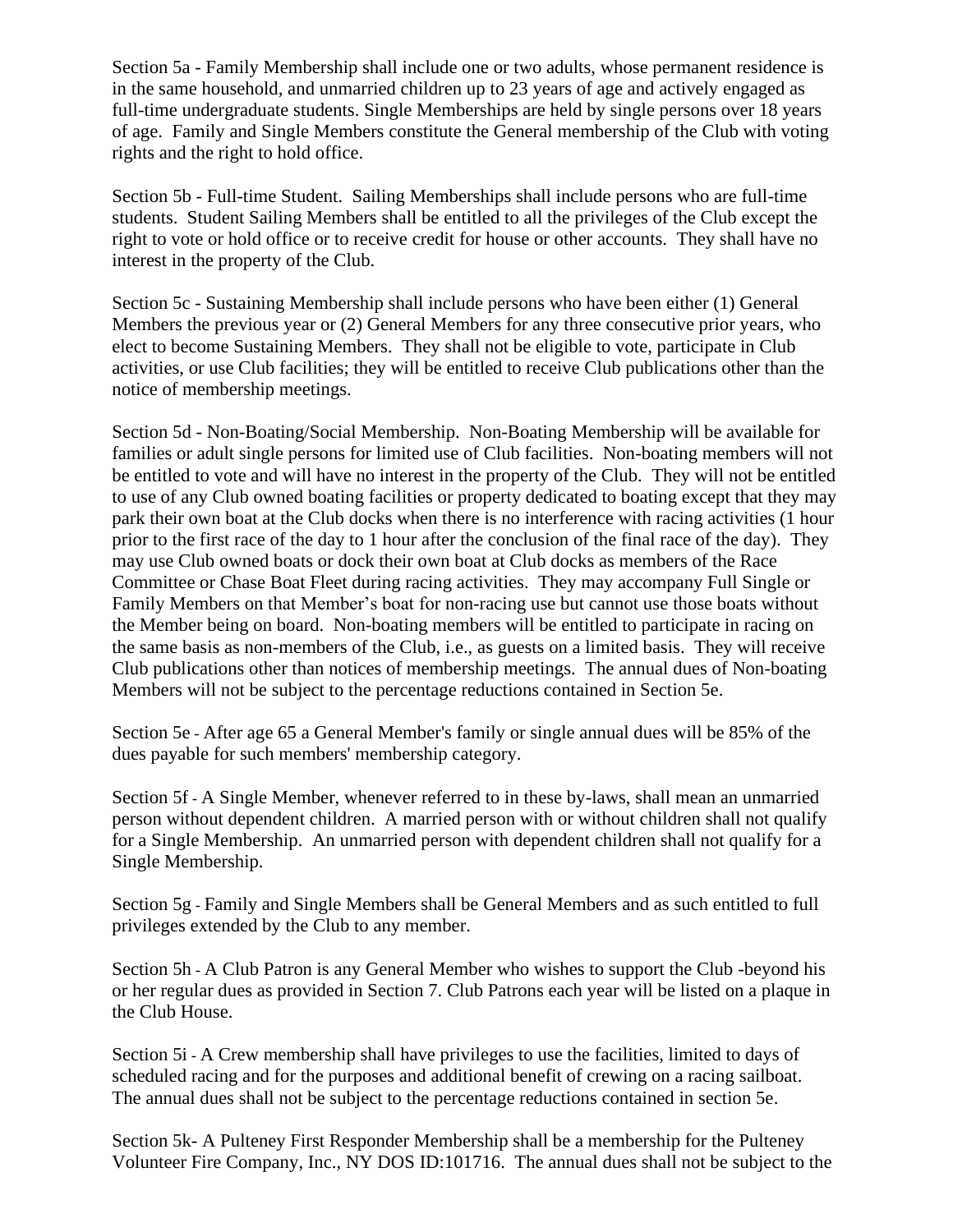percentage reductions contained in section 5e. This membership shall not be entitled to vote and will have no interest in the property of the Club. Members of the Pulteney Volunteer Fire Company, Inc. shall be entitled to use of the club grounds for access to Keuka Lake when responding to an emergency or engaged in training or boat maintenance activities.

Section 6 - Honorary Members may be elected by the Board of Directors. They shall be exempt from dues and assessments and shall not vote or hold office.

Section 7a - The annual dues for the several membership categories (to which shall be added sales tax) shall be as follows:

| <b>Membership Category</b>       | (sales tax additional)      |
|----------------------------------|-----------------------------|
| Patron                           | \$100 or more over category |
| Family                           | \$704.00                    |
| <b>Pulteney First Responder</b>  | \$704.00                    |
| Single                           | \$352.00                    |
| Senior Family 85% of category    | \$598.40                    |
| Senior Single 85% of category    | \$299.20                    |
| <b>Full-time Student Sailing</b> | \$137.50                    |
| Non-boating/Social               | \$352.00                    |
| Crew                             | \$198.00                    |

Annual dues for membership together with applicable sales tax shall be due by May 30 to maintain membership in good standing. A 10% discount shall be provided on Annual Dues for returning members if paid by January 31. Slips, livery and other fees are not discountable. Applications for new memberships submitted after the 1st of August shall be accompanied by one-half of the annual dues set forth above together with applicable sales tax.

Section 7b - Fees shall be levied on members for each boat used on KYC property during the months of May thru September. Winter storage shall be levied for boat storage for members who store boats October thru April. The board has the authority to vary dues annually by no more than the CPI of prior year.

Section 8 - Any member in arrears for dues and/or other indebtedness shall be ineligible to hold office and shall not be entitled to vote or participate in any of the Club activities. The rights and interest of any member in Club property are suspended if the member is in arrears for dues or other charges.

Section 9 - Resignation from Membership must be made in writing and shall be accepted only after payment of all arrears of dues and other indebtedness. If the resignation is not delivered to the secretary prior to June 1st in any year, the member shall be liable for all dues for that year. The rights and interest of any member in the property of the Club shall cease with the termination of his or her membership.

Section 10 - Suspension and Expulsion. - A member may be suspended for a specified period of time or expelled for violation of the by-laws and/or the House and Grounds Rules of the club or for other cause prejudicial to the best interests of the Club. Such suspension or expulsion may be effected by a majority vote of the Board of Directors, provided, however, (a) that the member shall first receive a written statement of the charges against him at least ten days before such suspension or expulsion takes place, and (b) that the member is given an opportunity to appear before the Board of Directors at a specified time and place and present such defense as he may have to the charges against him before the final action is taken. The member shall not be entitled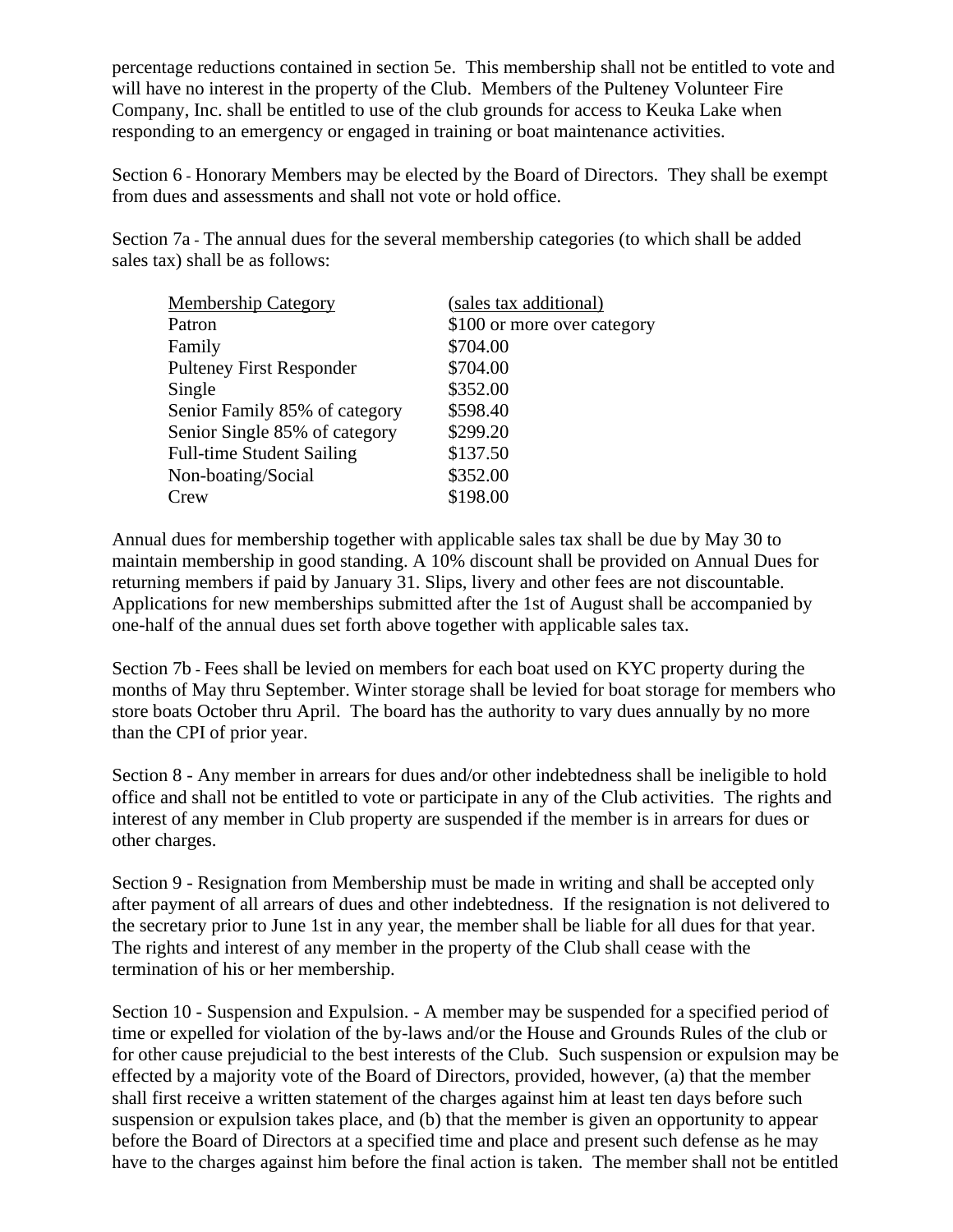to any refund of annual dues remitted during the current year.

Section 11 - No person shall be denied membership (or discriminated against in the exercise of any of the privileges of membership once elected) by reason of his or her race, creed, gender, sexual orientation and/or national origin.

Article V - Annual and Special Meetings

Section 1 - Annual Meeting. The annual meeting of members to elect Directors, for receiving the annual report of the Directors and other reports, and for the transaction of other business shall be held on the Sunday before Labor Day at the Club House each year. Written notice thereof, signed by the Secretary shall be mailed to each member entitled to vote at such meeting no less than 10 nor more than 40 days before the meeting, directed to each member at his address as it appears on the books or records of the corporation. Such notice shall state the purpose for which the meeting is called and the time when and the place where it is to be held. The club meetings shall follow "Roberts Rules of Order".

Section 2 - Special meetings of the Club shall be called by the Secretary whenever so requested in writing by 10 members or upon the majority vote of the Board of Directors. The notice of Special Meetings shall state the business to be transacted thereat. Notice of Special Meetings shall be given in the same manner as prescribed for the notice of annual meetings at least five days before such meeting.

Section 3 - Quorum. A majority of the members entitled to vote, present in person or by proxy shall constitute a quorum for the transaction of any business.

Section 4 - Voting. Each Single Membership shall be entitled to one vote. Each Family Membership shall be entitled to two votes. Except as otherwise provided by law any action shall be decided by a majority of the votes present in person or by proxy. Members may vote by proxy provided that proxies shall be revocable at the pleasure of the person executing it, and further provided that no proxies shall be valid after the expiration of eleven months from the date of execution.

Section 5 -The order of business at a regular meeting shall be as follows:

- 1. Roll call
- 2. Reading of the minutes of the previous meeting
- 3. Reports of officers
- 4. Reports of committees
- 5. Election of directors
- 6. Other business

Article VI - Board of Directors

Section I - Number. As provided in the Certificate of Incorporation, the Board of Directors shall consist of nine members who shall be elected by ballot and shall hold office for the period for which elected or until their successors are elected.

Section 2 - Election and Term. At the next annual meeting, nine directors shall be elected, three of whom shall be elected for a one-year term, three for a two-year term and three for three-year term and at each annual meeting thereafter three directors shall be elected for a three-year term in place of the directors whose term then expires.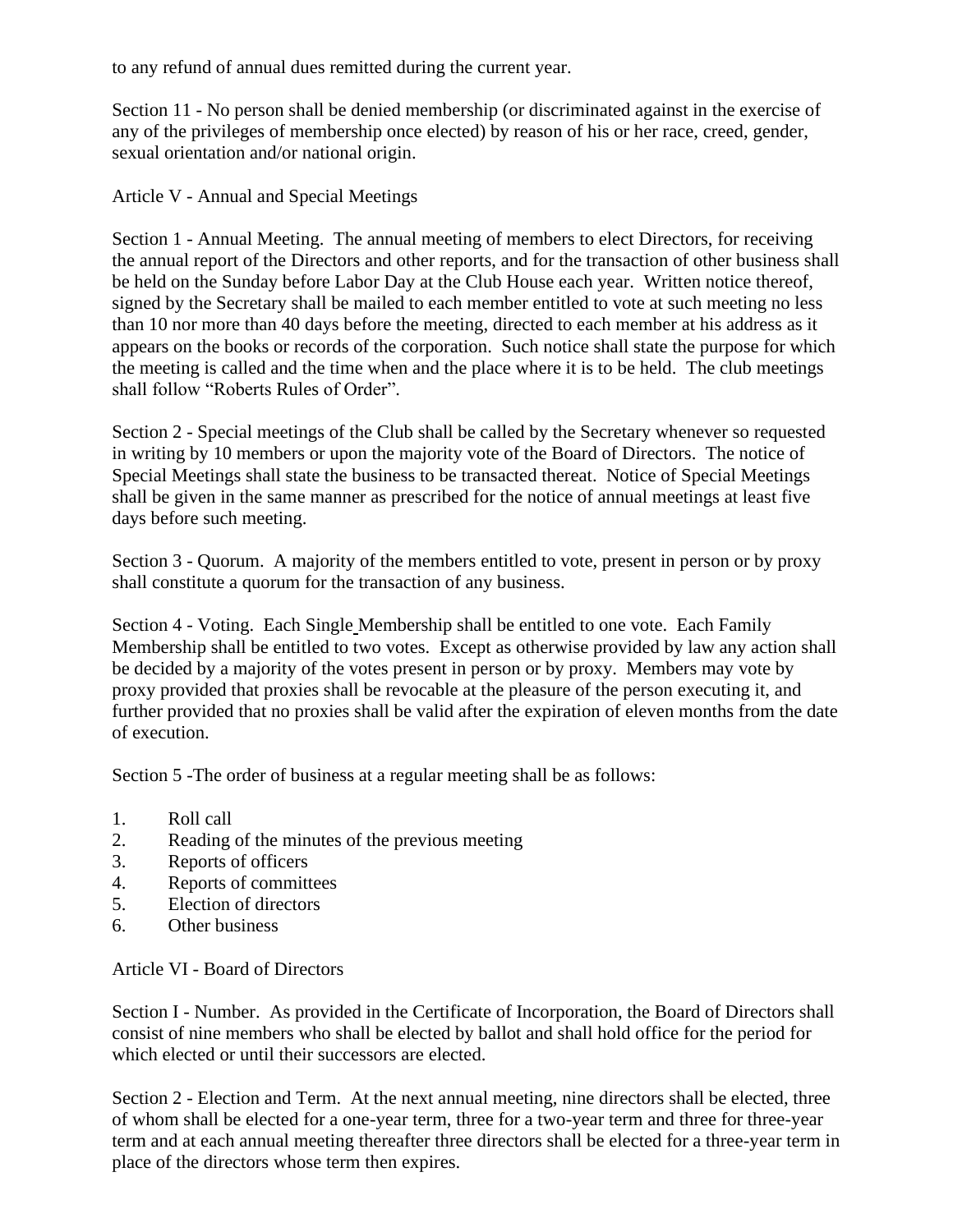Section 2 - Election and Term, continued. Until the next annual meeting the existing four directors together with five additional directors, who shall be appointed by the existing Board of Directors, shall constitute the Board of Directors.

Section 3 - Vacancies. If any vacancies arise in the Board of Directors due to any reason whatsoever, the Board of Directors may elect any member of the Club to fill the vacancy for the unexpired term, the election taking place at any regular or special meeting. A majority of the Board shall be necessary to elect.

Section 4 - Power and Duties. The Board of Directors shall have the care and management of the property and direct the affairs of the Club; shall have power and authority to make rules and regulations not inconsistent with these By-laws, as may be necessary to conduct the affairs of the Club, and for the care and maintenance of its property and shall have the power to expel or suspend members of the Club for violation of the By-laws or Rules of the Club and shall also have the power to borrow money and obligate the Club for the repayment thereof and issue notes or other evidence of indebtedness upon such terms and conditions as it may deem advisable.

Section 5 - Meetings. Regular meetings of the Board of Directors shall be held immediately after the annual meeting of members and at the discretion and convenience of the Board of Directors.

Special meetings: The Commodore may call a special meeting whenever he deems it necessary and the Secretary shall call a special meeting whenever requested to do so in writing by three directors. Notice of special meetings shall be mailed to the directors at their last known addresses at least five days before the date of such meeting.

Section 6 - Quorum. A majority of the Board of Directors shall constitute a quorum.

## Article VII - Officers and their Duties

Section I - Number, Election and Term. The Officers of the Club shall consist of a Commodore, a Vice Commodore, a Rear Commodore, a Secretary and a Treasurer. The Commodore shall be a member of the Board of Directors. The other Officers may but necessarily need not be members of the Board of Directors. All Officers shall be chosen by the Board of Directors at the regular meeting following the annual meeting of members and shall serve for one year or until their successors shall be chosen and qualify.

Section 2 - Commodore. The Commodore shall preside at all meetings of the Club and of the Board of Directors. He shall appoint all Committees with the consent and approval of the Board of Directors, and he shall be Ex-Officio a member of all committees.

Section 3 - Vice Commodore. The Vice Commodore shall preside at all meetings of the Club and of the Board of Directors in the absence or inability of Commodore to preside.

Section 4 - Rear Commodore. The Rear Commodore shall preside at all meetings of the Club and of the Board of Directors in the absence or inability of both the Commodore and Vice Commodore to preside.

Section 5 - Secretary. The Secretary shall keep the minutes of all meetings and shall give notice of such meetings and perform such other duties as the Board of Directors shall direct.

Section 6 - Treasurer. The Treasurer shall receive and post in a bank to be approved by the Board of Directors all the moneys of the corporation and keep an accurate record thereof, make